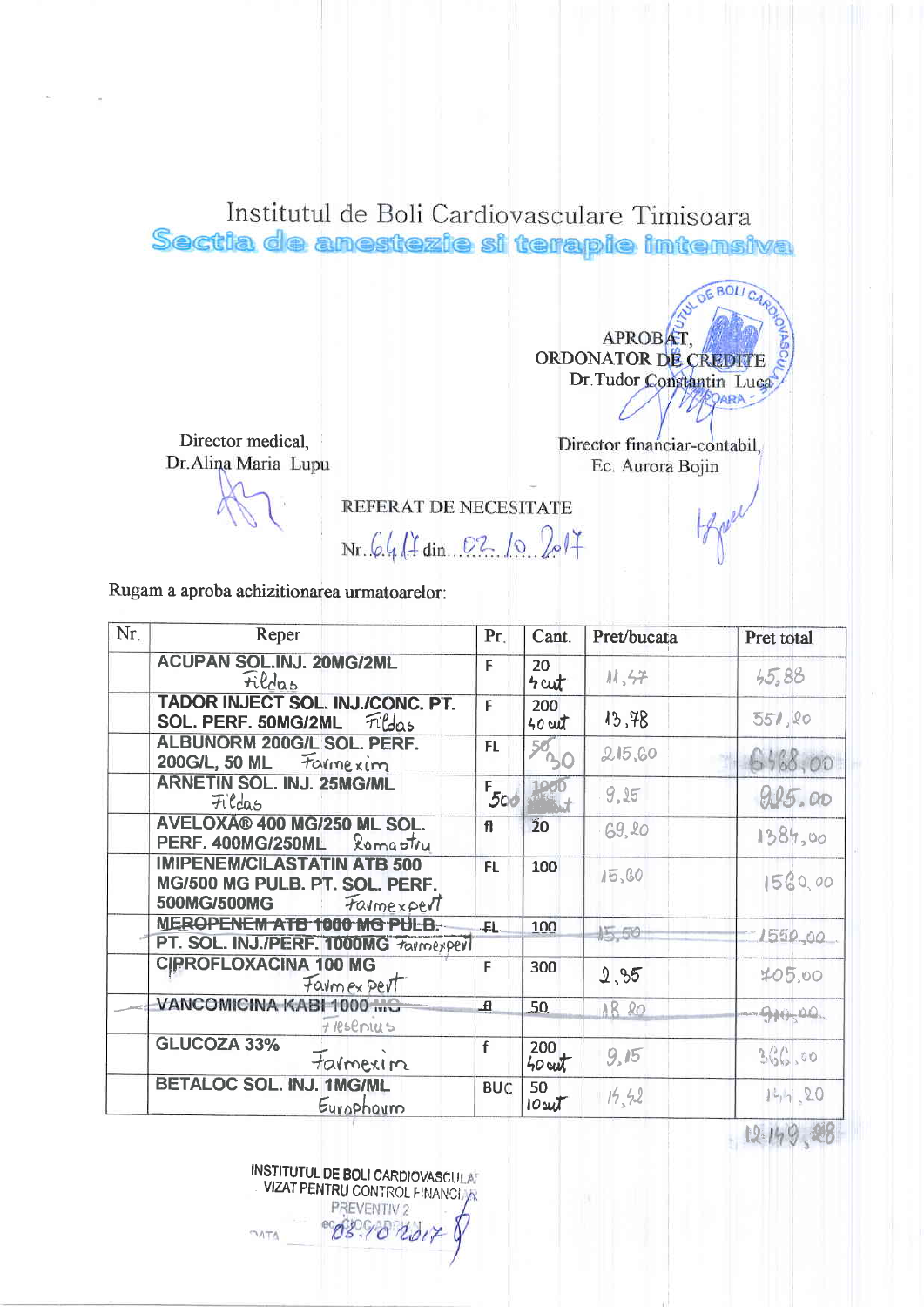|            | CEREBROLYSIN® SOL. INJ./PERF.<br><b>215,2MG/ML</b><br>Remedia                                                 | <b>BUC</b>        | 100<br>50                 | 17,89  | 894,50                |
|------------|---------------------------------------------------------------------------------------------------------------|-------------------|---------------------------|--------|-----------------------|
|            | <b>CLORURA DE POTASIU 74,56MG/ML</b><br>$B.$ <i>Pricurs</i>                                                   | <b>BUC</b>        | 500<br>200                | 2,98   | 1596,00               |
|            | CLORURA DE SODIU 0,9% SOL.<br><b>PERF. 0,9%500ML</b><br>Romastry                                              | <b>BUC</b>        | 2000                      | 2,10   | 4200,00               |
|            | <b>SOLUTIE RINGER LACTAT SOL.</b><br>PERF. 500ML<br><i><b>Koma stru</b></i>                                   | <b>BUC</b>        | 2000<br>$200$ cut         | 23,90  | 4780,00               |
|            | OSMOFUNDIN 15% 250 ML<br>B. Braun                                                                             | <b>BUC</b>        | $-200 -$<br>100           | 4,43   | 43,00                 |
|            | <b>GELOFUSINE 4% 500 ML</b><br>B Braun                                                                        | <b>BUC</b>        | $-200 -$<br>100           | 13, 58 | 13528,00              |
|            | FLUIMUCIL 300 MG<br>talmexim                                                                                  | L.                | 50                        | 5,78   | 289.00                |
|            | DIAZEPAM 5 MG/ML SOL. INJ.<br><b>10MG/2ML</b><br>taimexim                                                     | F                 | 50                        | 1.58   | 49,00                 |
|            | MIDAZOLAM AGUETTANT 5 MG/ML<br>SOL INJ. 5MG/ML<br>Hypericum                                                   | F                 | 20<br>$2$ cut             | 204,20 | 408,50                |
|            | DOBUTAMINA 250 MG SOL. PERF.<br>Rubicon<br><b>250MG</b>                                                       | FL                | 200                       | 14,88  | $29\%$ 00             |
|            | <b>ESMERON SOL. INF. 10MG/ML</b><br>Farmexim                                                                  | <b>BUC</b>        | 50'30                     | 15,30  | 612,00                |
|            | ETOMIDAT (R)-LIPURO EMULSIE INJ.<br>2MG/ML<br>Kubicon                                                         | F                 | 20                        | 49,87  | 994, 40               |
|            | FRAXIPARINE (R) 5700 UI ANTI-<br>FACTOR XA/0,6 ML SOL. INJ. 5700 UI<br>AFXA/0,6ML<br>rildas                   | <b>BUC</b>        | 200<br>$20$ cut           | 99,67  | 1993,40               |
|            | FUROSEMID 20 MG/2 ML SOL. INJ.<br>10MG/ML<br><i>Farmexpert</i>                                                | <b>BUC</b>        | 10000<br>5000             | 0, 84  | 5200,00               |
| Fulor Holm | <b>HEPA - MERZ CONCENTRAT</b><br>PENTRU SOLUTIE PERFUZABILA<br>CONC. PT. SOL. PERF. 0,5G/ ML                  | F                 | 100<br>50                 | 16,52  | 826,00                |
|            | INSUMAN RAPID 100UI/ML SOL. INJ.<br><b>IN FLACON 100UI/ML</b><br>Fildas                                       | <b>BUC</b>        | 5020<br>Lout              | 104,64 | 418,56                |
|            | <b>HIDROCORTIZON HEMISUCCINAT</b><br>100 MG<br>Kubicon                                                        | F                 | 100                       | 2,89   | 289,00                |
|            | <b>VENTOLIN 100 INHALER CFC-FREE</b><br><b>SUSP. INHAL. PRESURIZATA</b><br>100MCG/DOZA<br>Mediplus            | FL.               | 5                         | 8,06   | 40.30                 |
|            | NITRONAL 1MG/ML SOL. PERF.<br>1MG/ML<br>Chimimport                                                            | F.<br>500         | 1000 <sup>-</sup><br>Sout | 54.92  | 2896.00               |
|            | <b>NORADRENALINE TARTRATE</b><br><b>AGUETTANT 2 MG/ML CONC. PT.</b><br><b>SOL. PERF. 2 MG/ML</b><br>Hypevicum | <b>BUC</b><br>200 | 200<br>South              | 591,34 | 14740, 20<br>11828.80 |
|            | PARACETAMOL KABI 10 MG/ML SOL.<br>PERF. 10MG/ML<br>Fresenius                                                  | <b>BUC</b>        | 500<br>200                | 2,50   | 500,00                |
|            | PRONATIV 500 UI PULB+SOLV. PT.<br><b>SOL. INJ. 500UI</b><br>tainexim                                          | FL.               | 50 <sup>o</sup><br>20     | 932,00 | 18640,00              |
|            | PROPOFOL (R) - LIPURO 1%<br>EMULSIE INJ./PERF. 1% 50 Hesenius                                                 | <b>BUC</b>        | 500<br>300                | 16,74  | 5031500               |
|            |                                                                                                               |                   |                           |        |                       |

图片

 $63995,56$